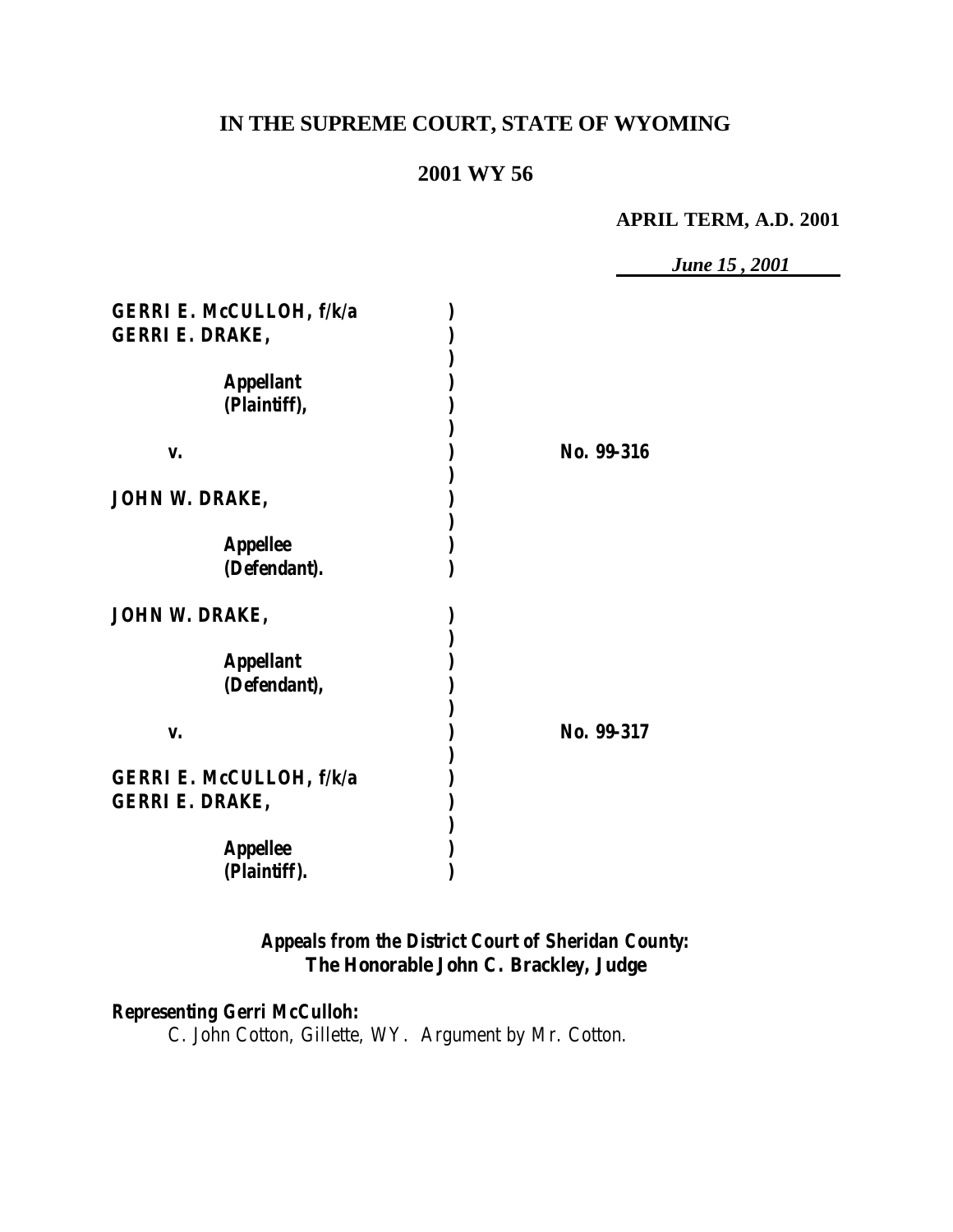#### *Representing John Drake:*

Ann M. Rochelle of Williams, Porter, Day & Neville, P.C., Casper, WY, and John D. Ward, Sheridan, WY. Argument by Ms. Rochelle.

# Before **LEHMAN, C.J.**, and **THOMAS,\* MACY,\*\* GOLDEN,** and **HILL, JJ.**

\*Concurred prior to retirement. \*\*Retired June 2, 2000.

**NOTICE: This opini on is subject to formal revision before publication in Pacific Reporter Third. Readers are requested to notify the Clerk of the Supreme Court, Supreme Court Building, Cheyenne, Wyoming 82002, of any typographical or other formal errors so that correction may be made before final publication in the permanent volume.**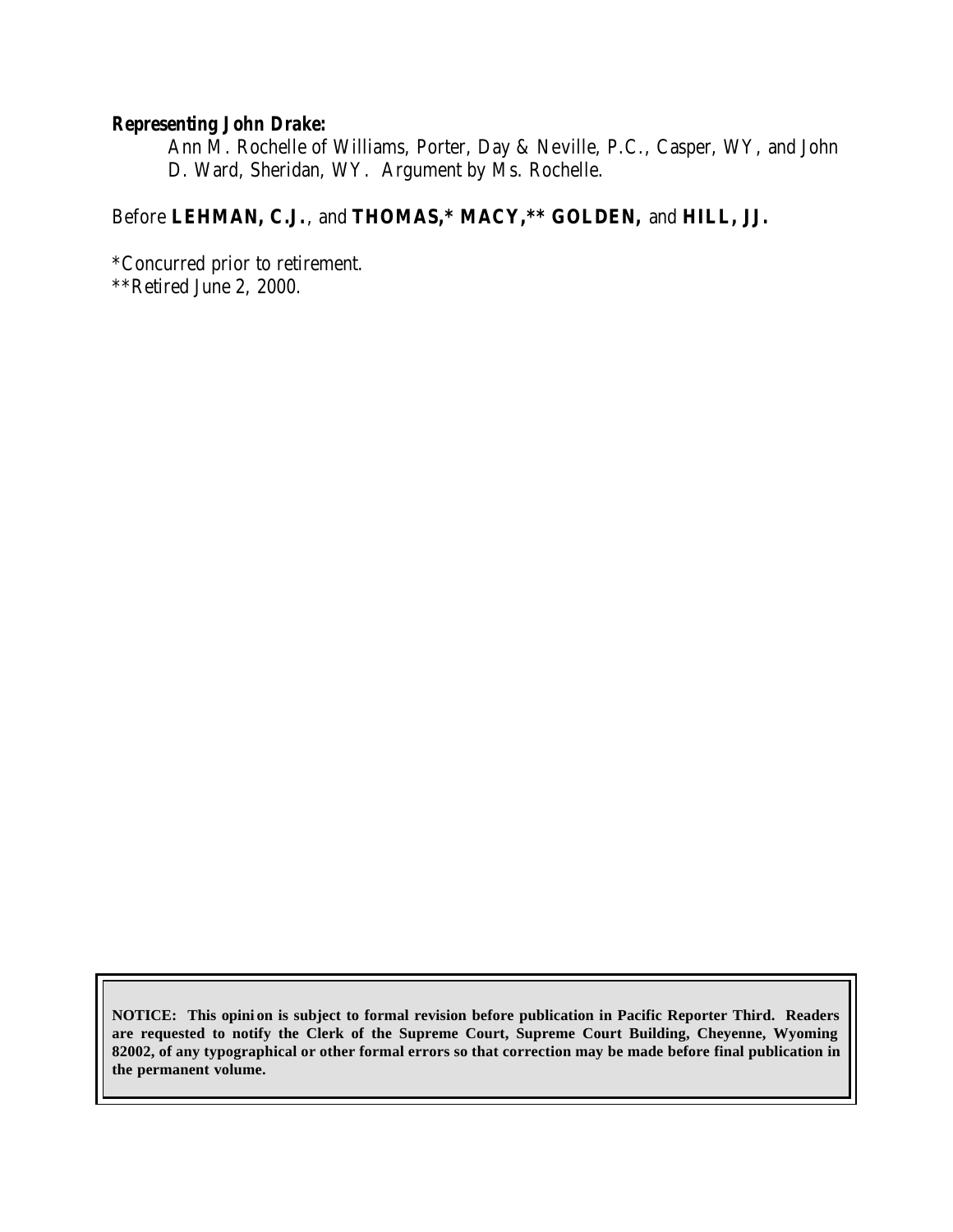LEHMAN, Chief Justice.

[¶1] The marriage of Gerri E. McCulloh (the wife) and John W. Drake (the husband) endured for approximately three and a half years before the wife sought a divorce. One son was produced by the marriage. The parties' divorce proceedings involved tort allegations in addition to the usual issues regarding child custody, child support, alimony, and property division. Neither party was completely satisfied with the way the trial court decided the various issues, and they both filed appeals.

[¶2] We affirm in part, reverse in part, and remand.

#### *ISSUES*

[¶3] The wife presents the following issues for our review:

**Issue No. 1:** Did the Court err in ordering divided custody, and in granting divided custody and primary decision making authority to a known perpetrator of domestic abuse?

**Issue No. 2:** Did the Court err in connection with child support calculations?

**Issue No. 3:** Did the Court err in connection with property settlement issues?

**Issue No. 4:** Did the Court err in sua sponte denying Plaintiff a jury trial on tort issues?

**Issue No. 5:** Did the Court err in failing to apply controlling Wyoming law in connection with the determination of punitive damages?

**Issue No. 6:** Did the Court err in ordering payment to the GAL directly from the parties, instead of out of the marital estate generally, prior to distribution?

The husband seeks our review of issues pertaining to the tort claims:

1. As to Wife's tort claims, Husband is only contesting the tort claim findings and rulings as to the September, 1997 pillow incident. Husband specifically raises the following issues: (a) While Wyoming has abrogated interspousal immunity and has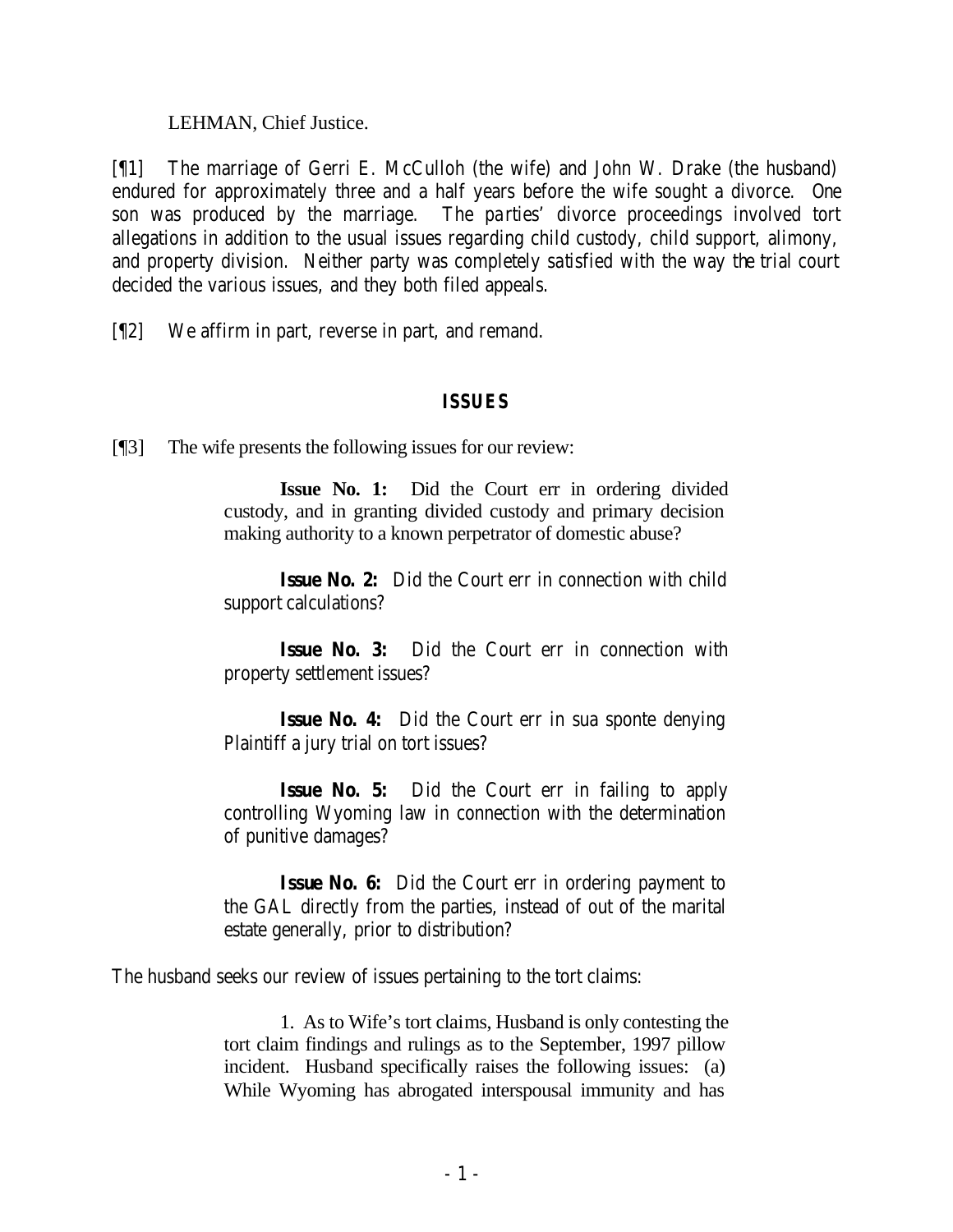adopted the tort of emotional distress, does Wyoming recognize the tort of intentional infliction of emotional distress in a marital context? (b) If the tort does exist in a marital setting, Husband's conduct with regard to the pillow incident in September, 1997 was not outrageous; Husband did not act with the requisite intent; Wife did not suffer severe emotional distress; and Husband's alleged conduct of inflicting . . . emotional harm did not proximately cause[] Wife's damages.

2. As to punitive damages, Husband asserts that Wife failed in the first instance to make a prima facie case and/or prove her claim for punitive damages by a preponderance of the evidence.

3. If this case is remanded as to the tort issues, Husband should be allowed to have Wife's counseling, psychological, psychiatric and medical records prior to marriage so as to demonstrate Wife's condition prior to the marriage. The Trial Court improperly limited Husband's access to Wife's medical, psychological, psychiatric and counseling records to those since the date of the marriage.

4. If this case is remanded, Husband should be allowed to take the deposition of Cody McCulloh-Cabe, Wife's son from her first marriage.

#### *FACTS*

[¶4] The husband and the wife were married on March 5, 1994. The wife had one son from a prior marriage, and the couple had another son in October of 1994. During the marriage, the family lived on a ranch that the husband purchased prior to the marriage. After moving to the ranch, the couple commenced the operation of a Morgan horse business.

[¶5] The wife asserts that, beginning shortly after the marriage, the husband began a pattern of physical and sexual abuse. She maintains that various incidents of abuse led up to an encounter where the husband held a pillow over her face, which ultimately caused her departure from the relationship. The wife left her husband on October 4, 1997, and filed for divorce on December 31, 1997. On October 29, 1998, the wife filed the complaint wherein she asserted the various tort claims and requested a jury trial. The trial court denied the jury trial request and, from July 26, 1999, through July 30, 1999, heard evidence pertaining to child custody, child support, property division, alimony, attorney and guardian *ad litem* fees, the tort claims, and punitive damages.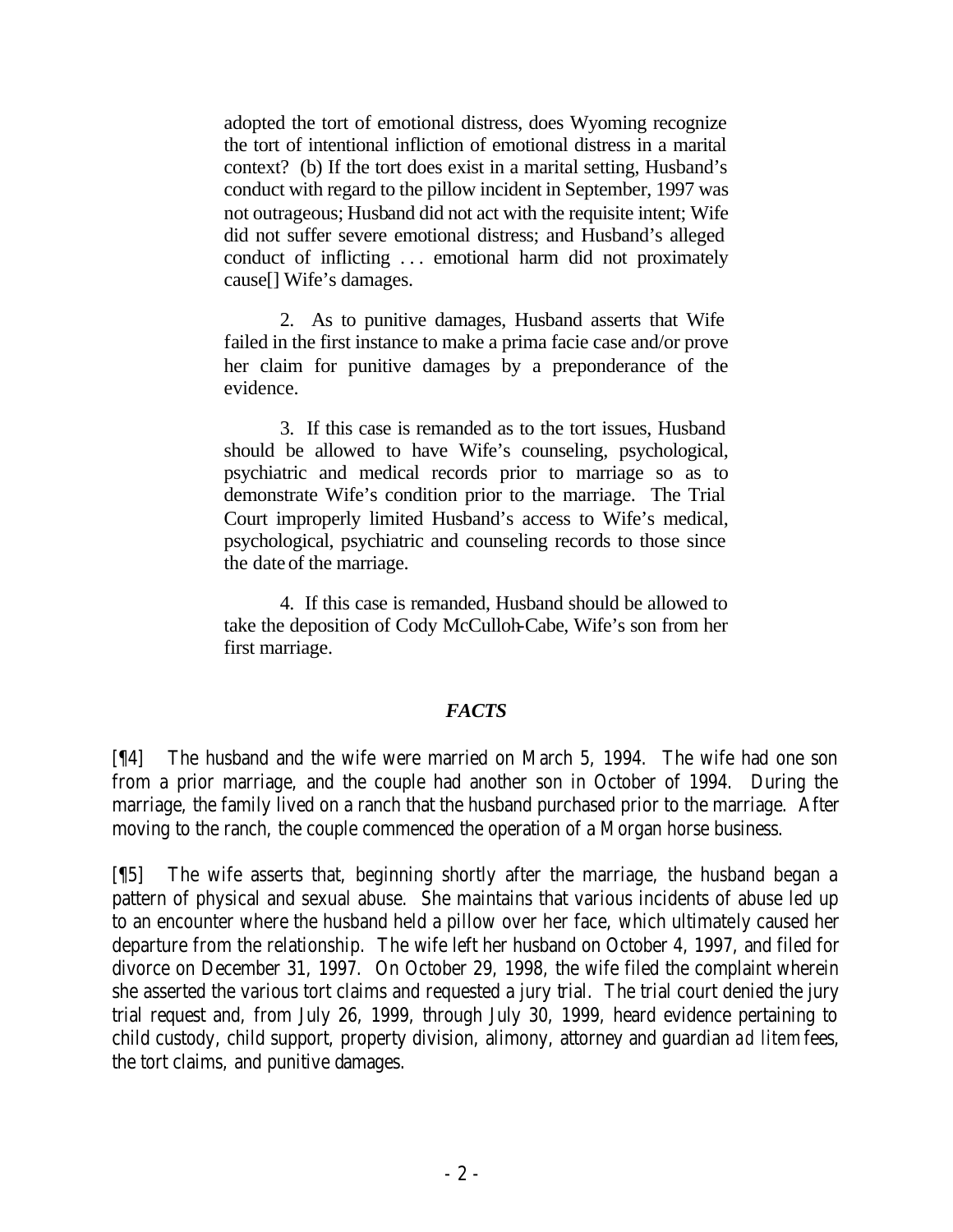[¶6] At the conclusion of the trial, the trial court awarded shared physical custody of the child but gave primary decision-making power regarding medical and educational issues to the husband. It also awarded \$1,200 per month to the wife for child support. Regarding the property that was acquired before and during the marriage, the trial court made the following finding:

> Prior to the marriage Father was worth about 3.9 million and at the time of separation he was worth about 4.9 million (EX. YYYY-2). The 1 million in increased worth during this marriage was primarily due to more inheritance - not earned appreciation. Very little evidence supports the proposition that Father's holdings appreciated as a result of Plaintiff's efforts. The horse business pursued by both parties lost considerable amounts during this marriage.

The wife was allowed to keep the \$100,000 she withdrew from the parties' joint bank account in October of 1997 as well as the \$50,000 the husband was ordered to pay her. She was also awarded \$200,000, the financial contributions made by the husband to her son from a previous marriage, her personal bank accounts and investment portfolio, four horses, two miniature donkeys, a pickup and horse trailer, a house in Sheridan, and items personal to her. The trial court awarded the husband his bank accounts and investment portfolio that included his inheritance from his parents and grandmother, fifteen horses, his interest in the various properties he owned before the marriage, the ranch that the couple and the boys lived on during the marriage, several vehicles and trailers, and items personal to him.

[¶7] The trial court allowed the wife to keep the temporary spousal support of \$1,400 per month she was given from March 1998 through August of 1999 but ruled that she was not entitled to any future alimony, finding the property division took into account any entitlement to future alimony. Finally, the trial court ordered the husband and the wife to split the guardian *ad litem* fees and to bear the responsibility for their own attorney fees and costs.

[¶8] In addressing the various tort claims, the trial court found, regarding the claims of negligent infliction of emotional distress, intentional infliction of emotional distress (except for the pillow incident), outrageous conduct, and sexual assault, that the wife failed "to state a claim for which relief can be granted; to prove the claim by a preponderance of the evidence; to present sufficient evidence on damages; and/or to timely file some allegations." Specifically with regard to the sexual assault claim, the trial court found that the wife "failed to prove by a preponderance of the evidence that a tortious sexual assault occurred."

[¶9] The trial court found that the wife did prove a tort occurred in September of 1997 when the husband briefly held a pillow over her face and concluded that, although she did not currently suffer a disability, there was some proof she suffered emotional distress as a result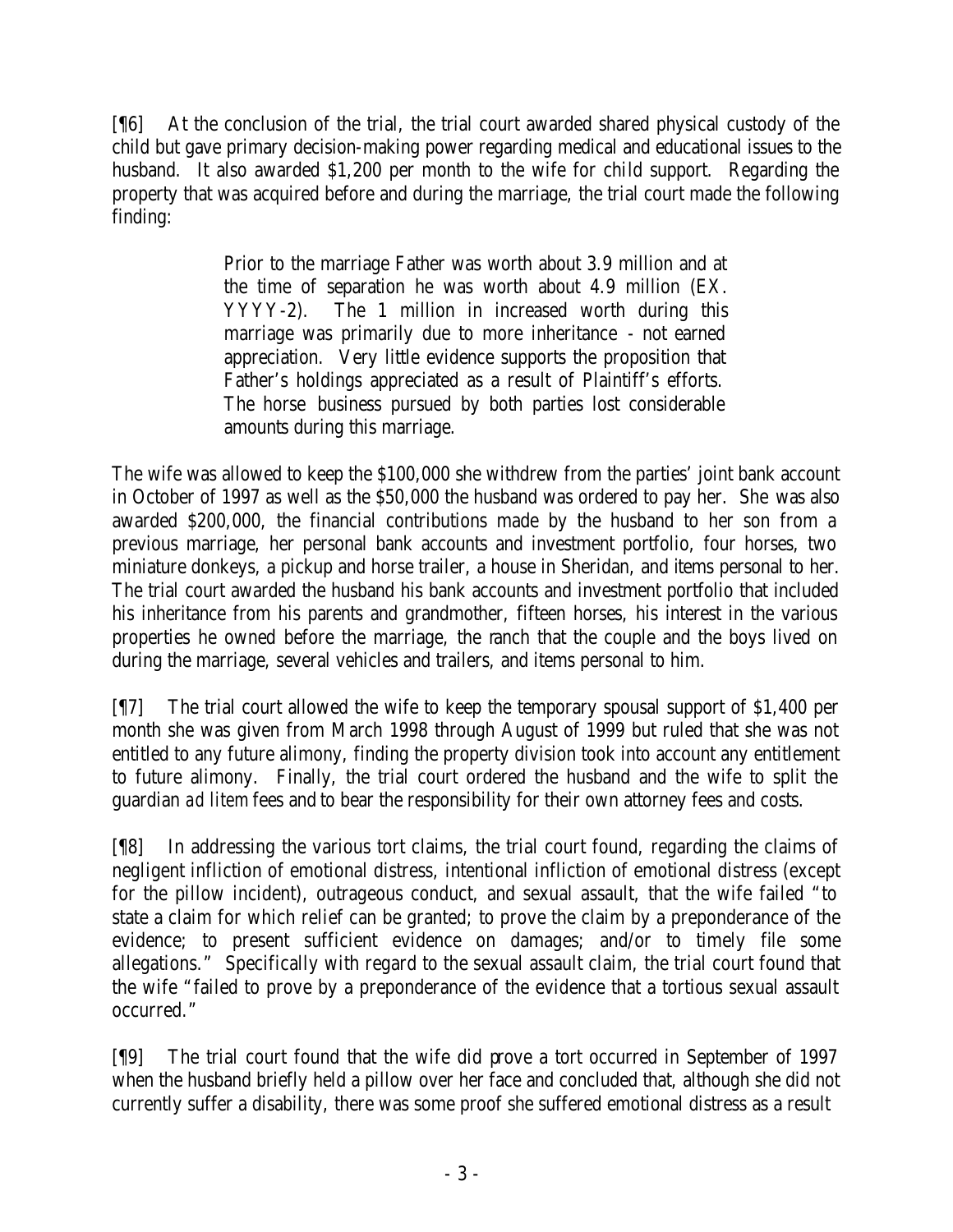of the incident. Accordingly, the trial court awarded damages of \$4,250 and \$750 in punitive damages, using the following rationale to arrive at the latter figure:

> Given the incompatibility of these parties, conflict was inevitable. Happily, there were no stitches nor broken bones. Still, court decisions must reflect society's disdain for domestic abuse of any type. Hence, the Court finds punitive damages are appropriate.

> . . . The Court finds the September 1997 incident where Defendant covered Plaintiff's head briefly with a pillow most closely resembles a battery under W.S. 6-2-501(b). The maximum criminal fine for violating this statute is \$750.00.

[¶10] Neither party was satisfied with the trial court's final decision, and they each filed an appeal. In the wife's appeal, she takes issue with the divided custody order, the award of primary decision-making authority to the husband, the child support award, and the property settlement. The wife also claims that the trial court should not have denied her request for a jury trial on the tort issues and it failed to apply controlling Wyoming law with regard to the punitive damages. She lastly complains that the trial court ordered each party to pay half of the guardian *ad litem* fees rather than requiring payment from the marital estate prior to distribution. The husband questions whether Wyoming recognizes the tort of intentional infliction of emotional distress in a marital context and, if so, whether the elements of that tort were satisfied with regard to the pillow incident. He also asserts that the wife failed to prove her claim for punitive damages by a preponderance of the evidence. Finally, he requests discovery of the wife's psychological records from prior to the marriage and seeks to take the deposition of the wife's son from a previous marriage if the case is remanded.

#### *DISCUSSION*

#### **A.** *Child Custody & Support*

[¶11] The wife asserts that the trial court erred when it ordered divided custody and gave primary decision-making authority to a perpetrator of domestic violence. The husband responds that the trial court properly applied the best-interests-of-the-child standard.

[¶12] After the parties' oral arguments in this court, the wife filed a Petition for Modification of Decree of Divorce to Place Primary Custody With Petitioner (Mother) as Child's Historic Primary Care Provider with the trial court. The trial court found that the circumstances since the entry of the Decree of Divorce had substantially changed and ordered custody of the parties' son to be changed to the wife. The husband has appealed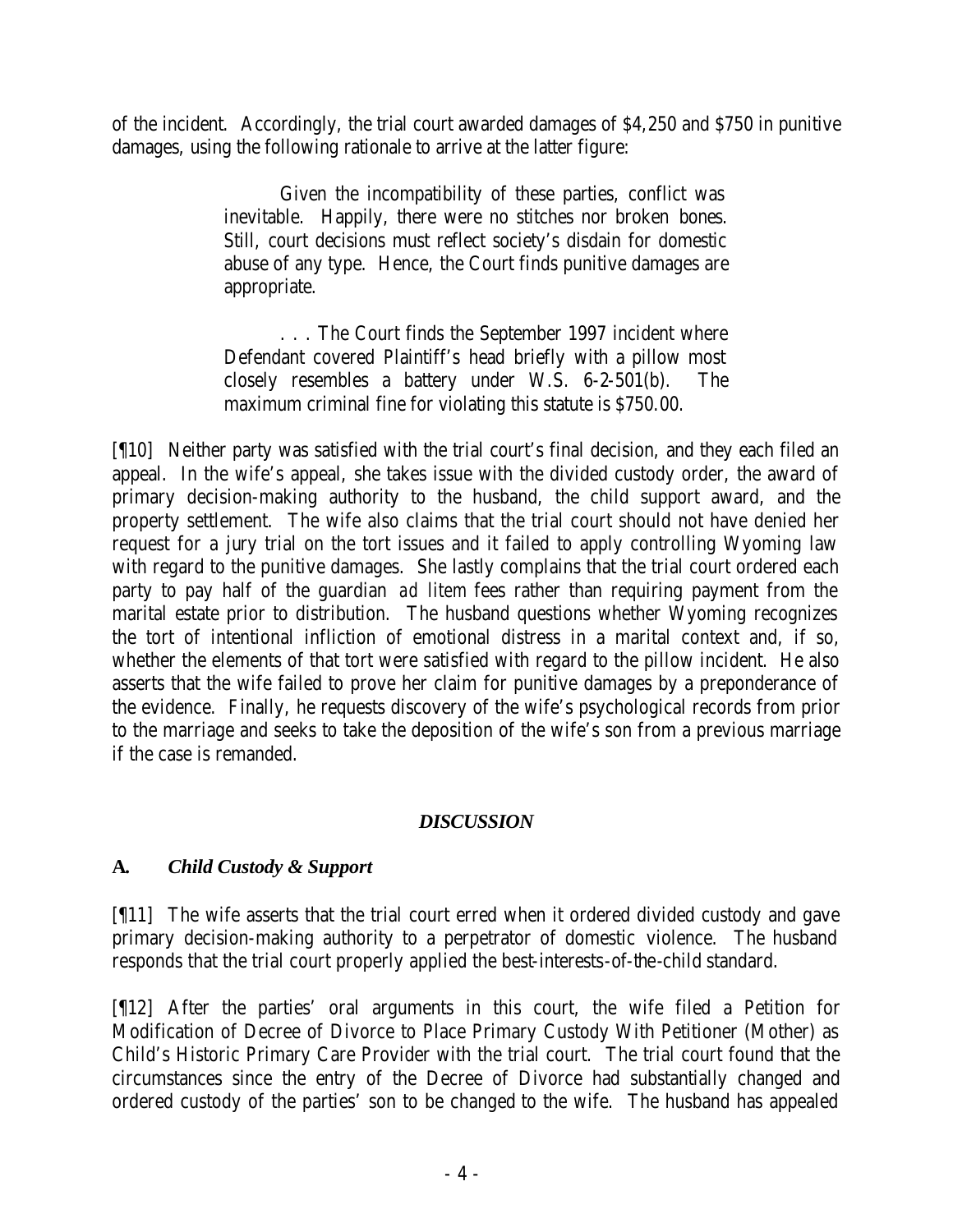from that order. Because the circumstances surrounding this issue have changed so significantly and because the trial court's order which pertains to the most recent facts has been appealed since the case at bar was heard, we have decided to reserve our discussion on this issue for our opinion in that case.

### **B.** *Property Settlement*

[¶13] The wife claims that the trial court erred when it divided the property. She contends that the husband's inheritance from his parents and grandmother should be divided so she can maintain a comparable standard of living, arguing that his entire estate was used to support the family and maintain the family's standard of living. The husband replies that the trial court's property division was fair and equitable and the wife is not entitled to any of the wealth he inherited or brought into the marriage.

[¶14] When the parties married, the husband's net worth was approximately \$3.9 million. During the marriage, he continued to receive substantial monetary gifts from his mother. At the time of the parties' separation, the husband was worth approximately \$4.9 million. After the wife left her husband but shortly before she filed for divorce, the husband's mother died, and he became a vested beneficiary of both his mother's and grandmother's trusts/wills. By the time of trial, the husband's net worth had increased to approximately \$10 million. This increase in his wealth was due solely to the gifts and inheritance from his mother rather than to the parties' efforts given that their horse business lost money.

[¶15] In analyzing property division awards, we are guided by the following principles:

"We apply an abuse of discretion standard when reviewing divisions of marital property and, recognizing that property settlements present complex problems requiring the trial court to assess the respective merits and needs of the parties, we will not disturb the result absent a manifest abuse of that discretion. *France v. France*, 902 P.2d 701, 703 (Wyo. 1995); *Neuman v. Neuman*, 842 P.2d 575, 578 (Wyo. 1992); *Kennedy v. Kennedy*, 456 P.2d 243, 247 (Wyo. 1969). We will find an abuse of discretion when the disposition shocks the conscience of the court and appears so unfair and inequitable that reasonable persons could not abide it. *France*, 902 P.2d at 703. applying these standards, we review the evidence on appeal in the favor of the successful party below, ignoring the evidence of the unsuccessful party, and granting the successful party every reasonable inference that can be drawn from the record.' *Id.* at 703-04."

*Carlton v. Carlton*, 997 P.2d 1028, 1030-31 (Wyo. 2000) (quoting *Mann v. Mann*, 979 P.2d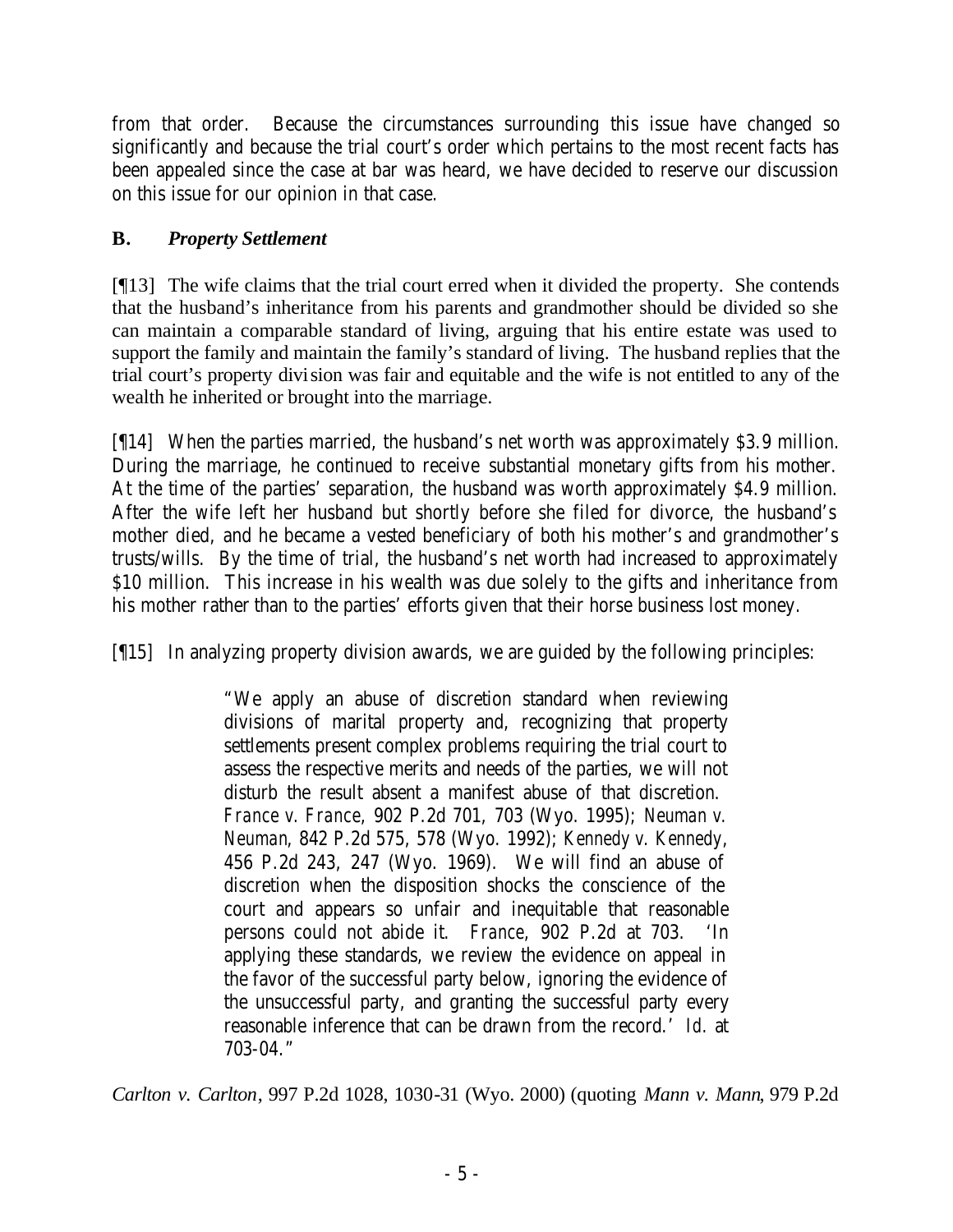497, 500 (Wyo. 1999)). Wyo. Stat. Ann. § 20-2-114 (LEXIS 1999) (amended 2000) required a trial court to distribute property in a just and equitable manner:

> In granting a divorce, the court shall make such disposition of the property of the parties as appears just and equitable, having regard for the respective merits of the parties and the condition in which they will be left by the divorce, the party through whom the property was acquired and the burdens imposed upon the property for the benefit of either party and children.

This court has held that a just and equitable division of property is as likely as not to be unequal. *France v. France*, 902 P.2d 701, 704 (Wyo. 1995). Relying on our rule that "property which is subject to division under our statute consists of property which is the product of the marital union and was acquired during the course of the marriage by the joint efforts of the parties," we have held that gifted or inherited property can be properly awarded to the party by whom it was inherited or given. 902 P.2d at 704, 706.

[¶16] In this case, the husband's wealth was acquired and increased by gifts and inheritance from his parents and grandmother rather than from the couple's efforts during their marriage. Although the wife testified that one of her counselors thought she was going through too much with her divorce case to be able to hold down a job, she did not present any medical or other reason why she could not or should not find gainful employment. She has three and one-half years of college credit, operated computers, and worked in the radio industry for many years, and, although the wife had been thinking about employment options she would like to pursue, she testified that she was waiting until her case was resolved before acting on any of those ideas. We conclude that the factors set out in our statute as well as prior case law support the trial court's decision to divide the property as it did. We, therefore, affirm this portion of the trial court's order.

[¶17] The wife also complains that the trial court required her to pay one-half of the fees for the child custody evaluator and for the guardian *ad litem* as well as to reimburse the husband for medical expenses and a charge for household items she incurred during the marriage. She also challenges the trial court's decision to allow the husband to use the couple's child as a deduction on his federal income tax return.

[¶18] It is a well established rule that the trial court's determination with respect to the allocation of costs will not be overturned on appeal unless the record demonstrates a clear abuse of discretion. *Carlson v. Carlson*, 888 P.2d 210, 216 (Wyo. 1995). Additionally, although a trial court should consider tax issues presented by the parties, it is not required to consider potential tax ramifications not raised by the parties. *Sellers v. Sellers*, 775 P.2d 1029, 1033 (Wyo. 1989).

[¶19] It is rare when a marriage dissolves for either party to be satisfied with the trial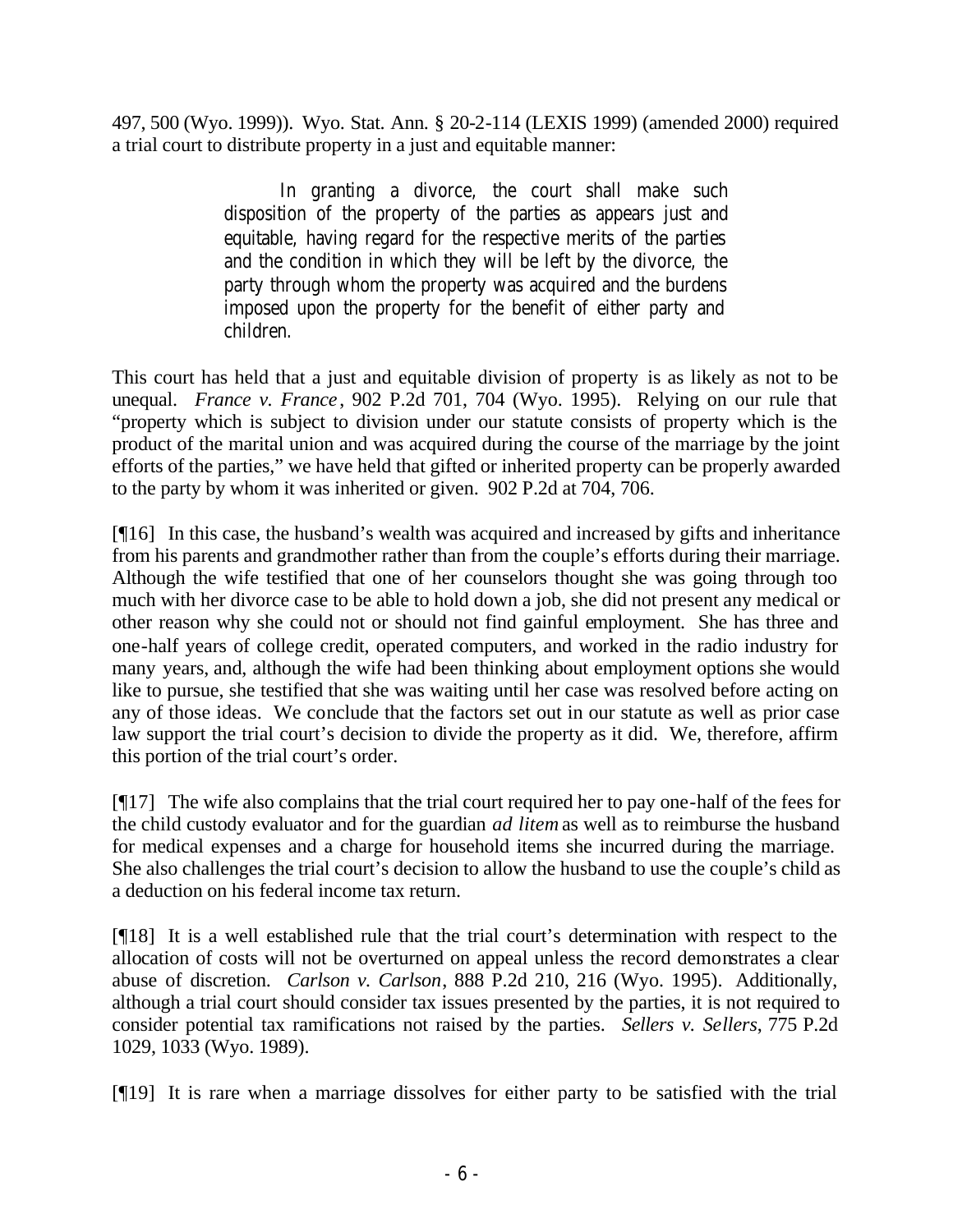court's final decision. It is for this reason that trial courts impress upon the parties the benefits to coming to a mutual decision between themselves rather than leaving the property division decisions to the trial court. The parties in this case did not follow this advice, and neither is completely happy with the disposition. The wife, however, has failed to demonstrate that the trial court abused its discretion. Consequently, we decline to alter the final property distribution with regard to the property division order or with regard to the assessment of fees and costs.

# **C.** *Intentional Infliction of Emotional Distress in a Marriage Context*

# *1. Should the Tort Be Adopted in a Marital Setting?*

[¶20] The husband claims that the wife's intentional-infliction-of-emotional-distress claim should have been dismissed because this court has not recognized the tort in a marital context. Although Wyoming has abrogated interspousal immunity and has adopted the tort of intentional infliction of emotional distress, we have not had the opportunity to address whether the tort is available in a marital context. *Tader v. Tader*, 737 P.2d 1065, 1069 (Wyo. 1987*); Leithead v. American Colloid Co*., 721 P.2d 1059, 1065 (Wyo. 1986). When this court adopted the intentional-infliction-of-emotional-distress cause of action, we adopted the definition provided by the Restatement (Second) of Torts § 46 (1965). *Leithead*, 721 P.2d at 1065. To recover under an intentional-infliction-of-emotionaldistress claim, "a plaintiff must prove that the defendant's conduct was extreme and outrageous and that the defendant intentionally or recklessly caused the plaintiff to suffer severe emotional harm." *Anderson v. Solvay Minerals, Inc.*, 3 P.3d 236, 241 (Wyo. 2000).

[¶21] Courts and legislatures have historically tried to remain uninvolved in regulating behavior within a marriage in an effort to preserve domestic harmony. Meredith L. Taylor, Comment, *North Carolina's Recognition of Tort Liability for the Intentional Infliction of Emotional Distress During Marriage*, 32 Wake Forest L. Rev. 1261, 1267 (1997). Recently, however, courts have begun to acknowledge claims for civil relief in the marital context, reasoning that a tort claim may provide a better remedy than a divorce action does. *Id*. Indeed, judicial recognition of emotional distress claims in the context of marriages has been described as a "national trend." *Id*.

[¶22] Those who oppose recognizing civil relief among married persons worry that (1) it will open the floodgates to a host of frivolous litigation; (2) because married persons share an intensely personal and intimate relationship, when discord arises, it is inevitable they will suffer emotional distress, often severe; and (3) the inquiry into whether a spouse's conduct is extreme and outrageous constitutes too great an intrusion into the marital relationship.

[¶23] We acknowledge and have seriously contemplated these concerns. In many marriages, and undoubtedly in most troubled marriages, a high level of emotional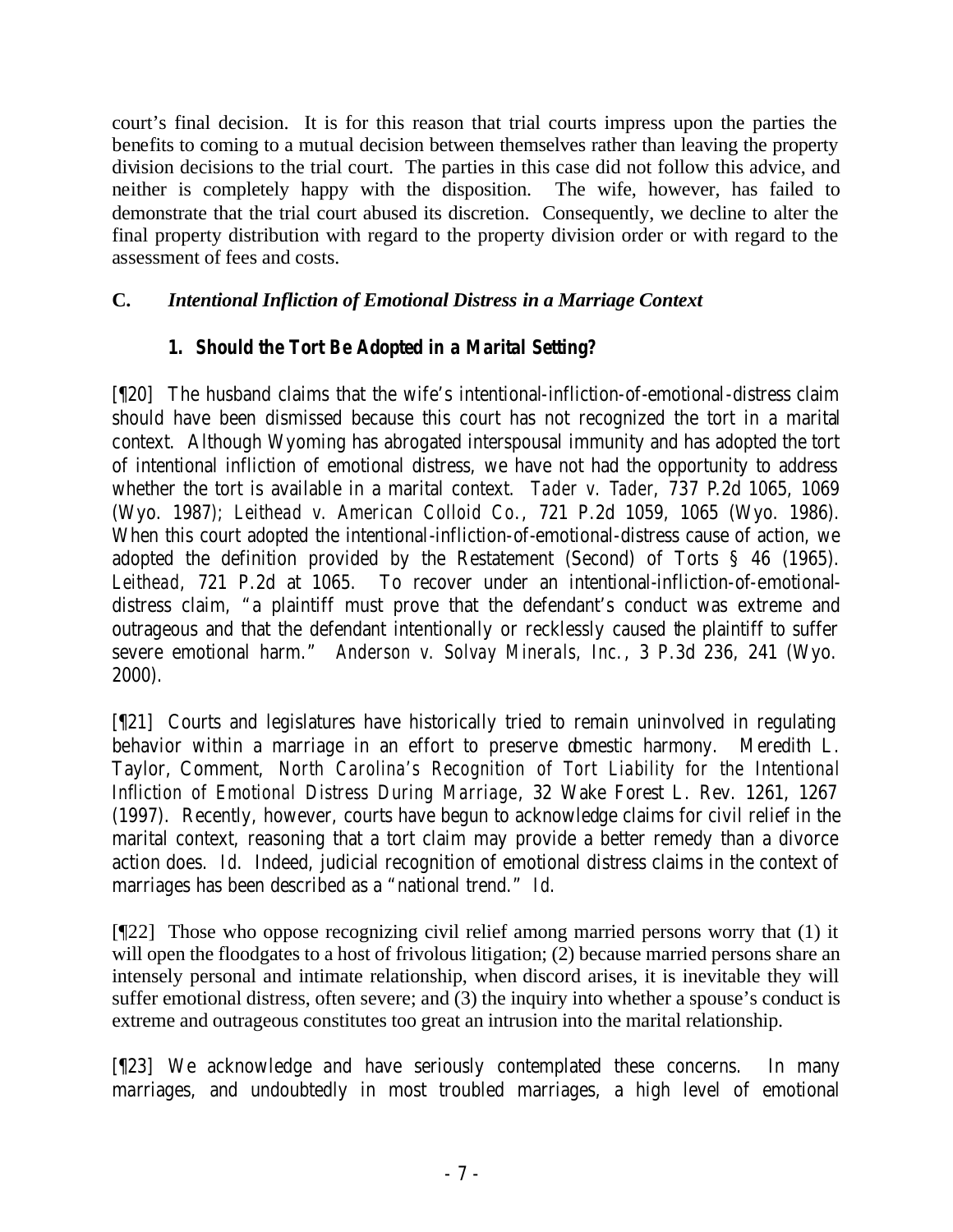antagonism exists between the spouses, and it is likely that volatile circumstances will often be perceived as extreme and outrageous. We have questioned whether legal intrusion into behavior which occurs within a marriage is appropriate and whether legal relief in addition to a divorce is justified for an intentional-infliction-of-emotional-distress claim in light of this fact. We conclude they are. Emotional distress is as real and tormenting as physical pain, and psychological well-being deserves as much legal protection as physical wellbeing. *Henriksen v. Cameron*, 622 A.2d 1135, 1139 (Me. 1993). Although the preservation of marital harmony is a respectable goal, behavior which is truly outrageous and results in severe emotional distress should not be protected in some sort of misguided attempt to promote marital peace. *Id*.

[¶24] In coming to this decision, we also identified the responsibility to guard against frivolous litigation. Only situations involving atrocious and outrageous behavior should be compensated; conduct which is merely insulting or offensive should not. Taylor, *supra*, at 1264.

> [M]ost marriages do not include conduct that will support an action for emotional distress. While most marriages ending in divorce see their share of insults, indignities, threats, annoyances and petty oppressions as well as transient and trivial mental anguish, the Restatement expressly excludes such things from forming the basis for liability.

Bradley A. Case, Note, *Turning Marital Misery into Financial Fortune: Assertion of Intentional Infliction of Emotional Distress Claims by Divorcing Spouses,* 33 U. Louisville J. Fam. L. 101, 115 (1994).

[¶25] We emphasize that a high standard for recovery shall exist and direct trial courts to be especially cautious when handling such claims. The focus of such claims must be on the element of outrageousness, and the scrutiny must be stringent enough so that the social good which comes from recognizing the tort in a marital setting will not be undermined by an invasive flood of meritless litigation. *Henriksen*, 622 A.2d at 1139. The plaintiff must demonstrate that the defendant's conduct was so "extreme and outrageous" that it exceeded "all possible bounds of decency." Restatement, *supra*, § 46 cmt. d. In addition:

> It is for the court to determine, in the first instance, whether the defendant's conduct may reasonably be regarded as so extreme and outrageous as to permit recovery, or whether it is necessarily so. Where reasonable men may differ, it is for the jury, subject to the control of the court, to determine whether, in the particular case, the conduct has been sufficiently extreme and outrageous to result in liability.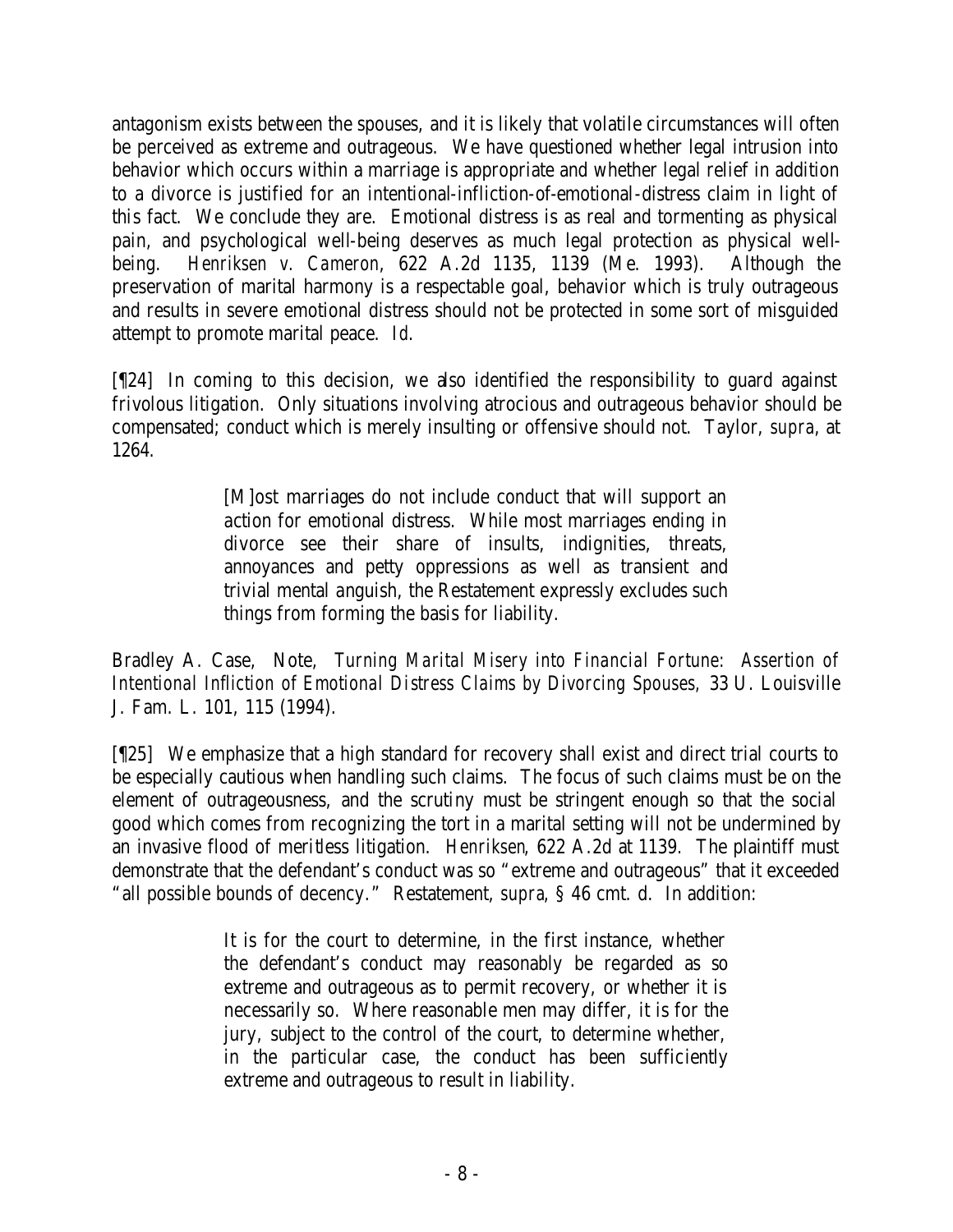Id., at cmt. h. Accordingly, we intend for motions for summary judgment to be carefully considered in an effort to protect defendants from the possibility of long and intrusive trials on frivolous claims. *Henriksen*, 622 A.2d at 1139-40.

[¶26] We are convinced that extreme and outrageous conduct by one spouse which results in severe emotional distress to the other spouse should not be ignored by virtue of the marriage of the victim to the aggressor and hold that such behavior can create an independent cause of action for intentional infliction of emotional distress. In making this decision, we set the threshold of outrageousness high in hopes it will adequately defend against a flood of frivolous litigation.

# *2. Joinder*

[¶27] The wife complains that the trial court's decision to hear the tort issues along with the divorce issues deprived her of her right to have a jury decide her tort claims. Relying on W.R.C.P. 38(a), the husband replies that the wife was not entitled to a jury trial because her action did not exclusively involve the recovery of money.

[¶28] A civil action in tort is fundamentally different from a divorce proceeding. *Henriksen*, 622 A.2d at 1141. The issues involved in each are entirely distinct, and the procedure involved in dvorce actions, which are purely equitable, makes joining tort claims impracticable. *Id*.

> "The purpose of a tort action is to redress a legal wrong in damages; that of a divorce action is to sever the marital relationship between the parties, and where appropriate, to fix the parties' respective rights and obligations with regard to alimony and support, and to divide the marital estate."

*Id*. (quoting *Heacock v. Heacock*, 520 N.E.2d 151, 153 (Mass. 1988) (citations omitted)).

[¶29] A most basic procedural difference between tort and divorce actions is the right to a jury trial in tort actions.

> "[D]ivorce actions will become unduly complicated in their trial and disposition if torts can be or must be litigated in the same action. A divorce action is highly equitable in nature, whereas the trial of a tort claim is at law and may well involve, as in this case, a request for a trial by jury. The administration of justice will be better served by keeping the proceedings separate."

*Simmons v. Simmons*, 773 P.2d 602, 604 (Colo. Ct. App. 1988) (quoting *Lord v. Shaw*,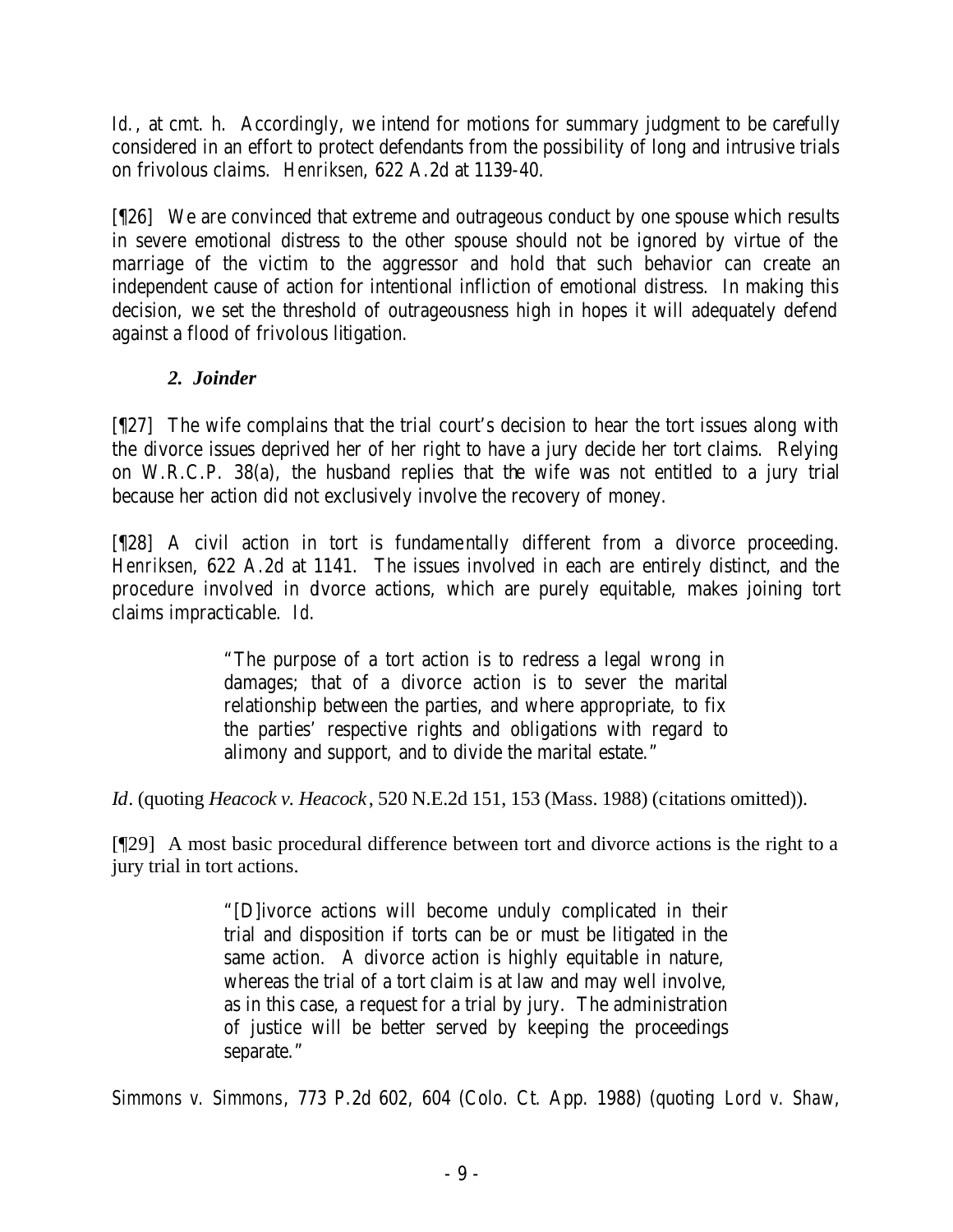665 P.2d 1288, 1291 (Utah 1983)). Moreover, joining the actions risks unacceptable delays:

> "Resolution of tort claims may necessarily involve numerous witnesses and other parties such as joint tortfeasors and insurance carriers whose interests are at stake. Consequently, requiring joinder of tort claims in a divorce action could unduly lengthen the period of time before a spouse could obtain a divorce and result in such adverse consequences as delayed child custody and support determinations."

*Stuart v. Stuart***,** 421 N.W.2d 505, 508 (Wis. 1988) (quoting *Stuart v. Stuart*, 410 N.W.2d 632, 638 (Wis. Ct. App. 1987)).

[¶30] The goal to promote judicial economy should not be sought at the expense of fair and proper consideration of the parties' issues. "Jurors, many of whom are themselves married, are in the best possible position to determine what behavior between spouses is 'atrocious and utterly intolerable in a civilized community,' [Restatement (Second) of Torts § 46 (1965)], and what behavior is within the 'ebb and flow' of married life." *Henriksen,* 622 A.2d at 1139.

#### *3. Res Judicata*

[¶31] Because our holding precludes tort issues from being joined with marital dissolution issues, we feel compelled to address how the doctrine of res judicata affects this situation. The doctrine of res judicata prohibits the relitigation of claims upon which there has been a full and fair opportunity to litigate in a court of competent jurisdiction. *RKS v. SDM by TY (Paternity of SDM)*, 882 P.2d 1217, 1221 (Wyo. 1994). "Res judicata can be described generally as that rule which precludes the presentation by parties or those in privity with them of the same claim that was resolved by an earlier judgment." *Id*. Res judicata avoids inconsistent decisions, limits parties to one opportunity to try their cases on the merits, and prevents the legal system from becoming unmanageable. *Id.*

> The criteria used to determine res judicata*'s* applicability to a situation are: "(1) the parties were identical; (2) the subject matter was identical; (3) the issues were the same and related to the subject matter; and (4) the capacities of the persons were identical in reference to both the subject matter and the issues between them."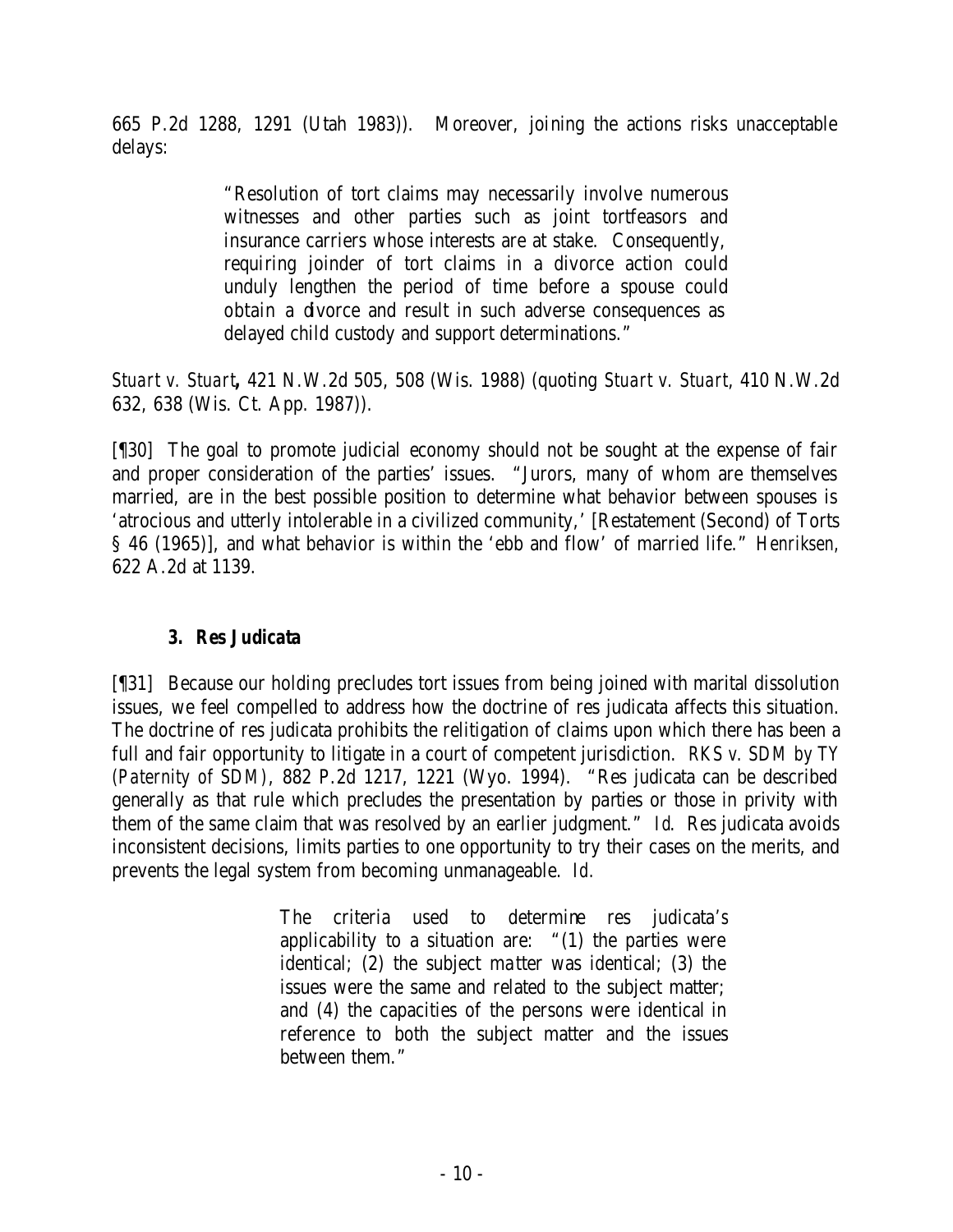*Newell v. Trumper*, 765 P.2d 1353, 1355 (Wyo. 1988) (quoting *Swasso* [*v. State ex rel. Wyoming Worker's Compensation Division*]*,* 751 P.2d [887,] 890 [(Wyo. 1988)]).

*Osborn v. Painter*, 909 P.2d 960, 964 (Wyo. 1996).

[¶32] Under the doctrine of res judicata, a final judgment on the merits in a prior action is conclusive and bars all subsequent actions between the same parties, or their privies, as to all matters which were or might have been litigated in the prior action. *State, Department of Family Services v. PAJ*, 934 P.2d 1257, 1260 (Wyo. 1997). Before res judicata will act as a bar to subsequent claims, the claims in the subsequent action must be identical to those in the first proceeding. *Osborn,* 909 P.2d at 964*.* We, therefore, must analyze the two types of actions involved in this case.

[¶33] As we stated above, the purpose of a divorce is to dissolve a marriage, which includes consideration by a judge of issues such as child custody, child support, and alimony. A tort action is brought to recover compensation for injuries suffered as a result of a civil wrong and is normally decided by a jury. *Henriksen*, 622 A.2d at 1141. These types of actions are fundamentally different, and the issues involved in each are completely unrelated. *Id*. Consequently, the requisite identical subject matter for the doctrine to bar the subsequent action does not exist. The fact that Wyoming allows fault to be considered in divorce proceedings does not convince us otherwise. Section 20-2-114. The two actions simply do not involve the same claim.

[¶34] We conclude that the efficient administration of divorce actions requires their separation from actions at law and such separation of the claims will not trigger the res judicata doctrine. The wife's tort claims were improperly joined with the divorce action. We reverse the trial court's decision to join the causes of action together in one proceeding and remand for a determination by a jury.

# **D.** *Tortious Sexual Assault*

[¶35] Among the tort claims the wife asserted was an allegation of sexual assault and battery. The trial court, however, found that she failed "to state a claim for which relief can be granted; to prove the claim by a preponderance of the evidence; to present sufficient evidence on damages; and/or to timely file some allegations." Specifically with regard to the sexual assault claim, the trial court found that the wife "failed to prove by a preponderance of the evidence that a tortious sexual assault occurred." The husband maintains that there was no sexual assault and this claim is barred by the statute of limitations.

[¶36] The husband attempts to argue that the statute of limitations for civil sexual assault is one year despite the fact that the statute specifically states civil sexual assault cases should not be included in the one-year limitation period. He bases this argument on the assumption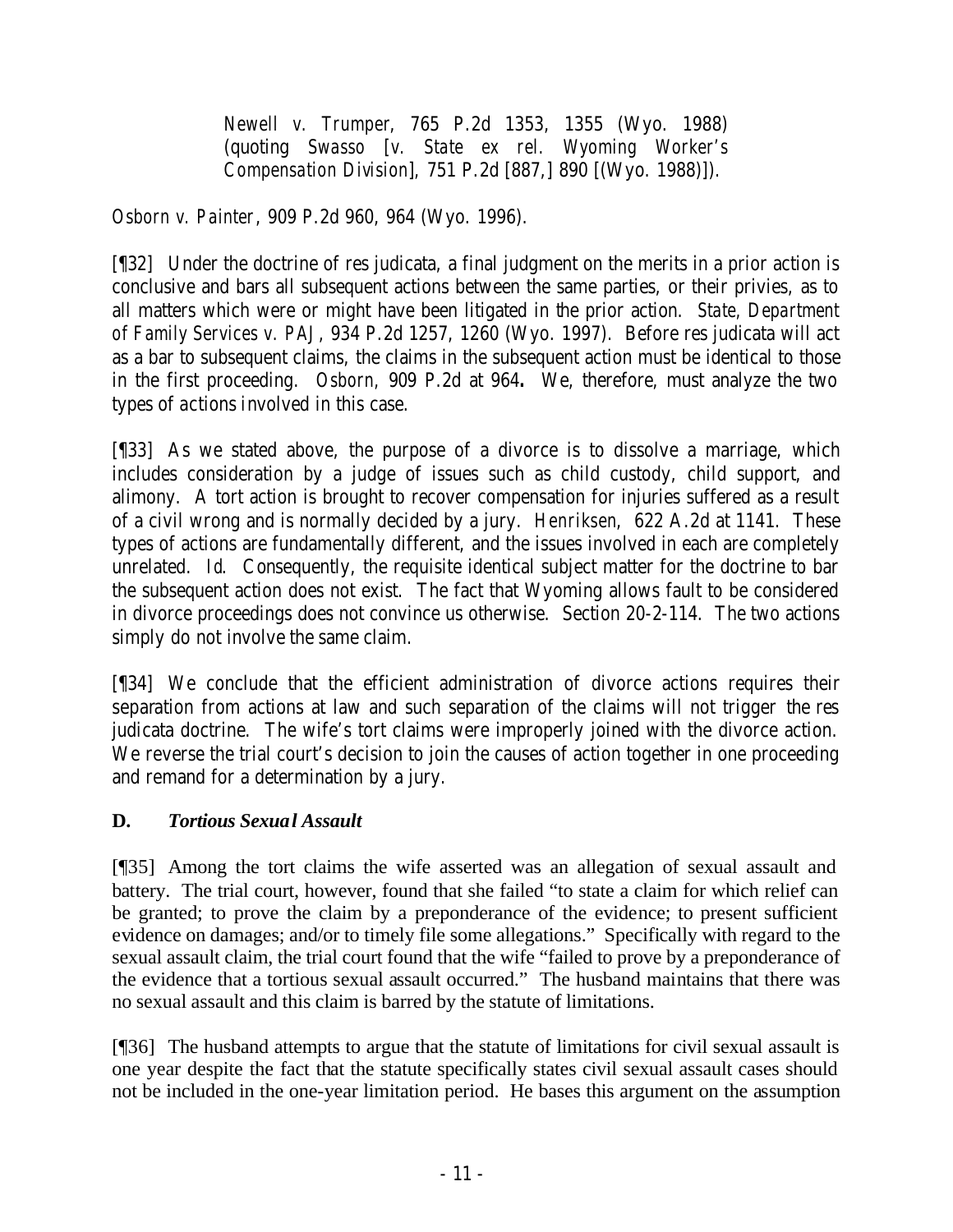that the elements for tortious sexual assault are the same as for assault and battery, citing two Connecticut cases wherein the elements for tortious sexual assault were held to be the same as for assault and battery.

[¶37] The applicable statute provides in pertinent part:

(a) Civil actions other than for the recovery of real property can only be brought within the following periods after the cause of action accrues:

> . . . (iv) Within four (4) years, an action for:

> > . . .

. . . .

. . .

(C) An injury to the rights of the plaintiff, not arising on contract and not herein enumerated; and

(v) Within one (1) year, an action for:

(B) Assault or battery not including sexual assault[.]

Wyo. Stat. Ann. § 1-3-105(a) (LEXIS 1999).

[¶38] Following the statute's plain language, we conclude that the statute of limitations for civil sexual assault is four years. Because some of the allegations in this case occurred more than four years prior to the filing of this claim, to the extent that the incidents complained of fall within the appropriate period of time, we reverse and remand the trial court's decision on this issue for a jury determination.

# **E.** *Discovery—The Wife's Past Records and Deposition of Her Oldest Son*

[¶39] The husband requested the production of the wife's medical, counseling, psychiatric, and psychological records from prior to the marriage. He also expresses the desire to depose the wife's oldest son. The wife argues that the husband had access to volumes of information and he was not entitled to go on a fishing expedition into records dated before the marriage. She opposes our consideration of the issue of the deposition of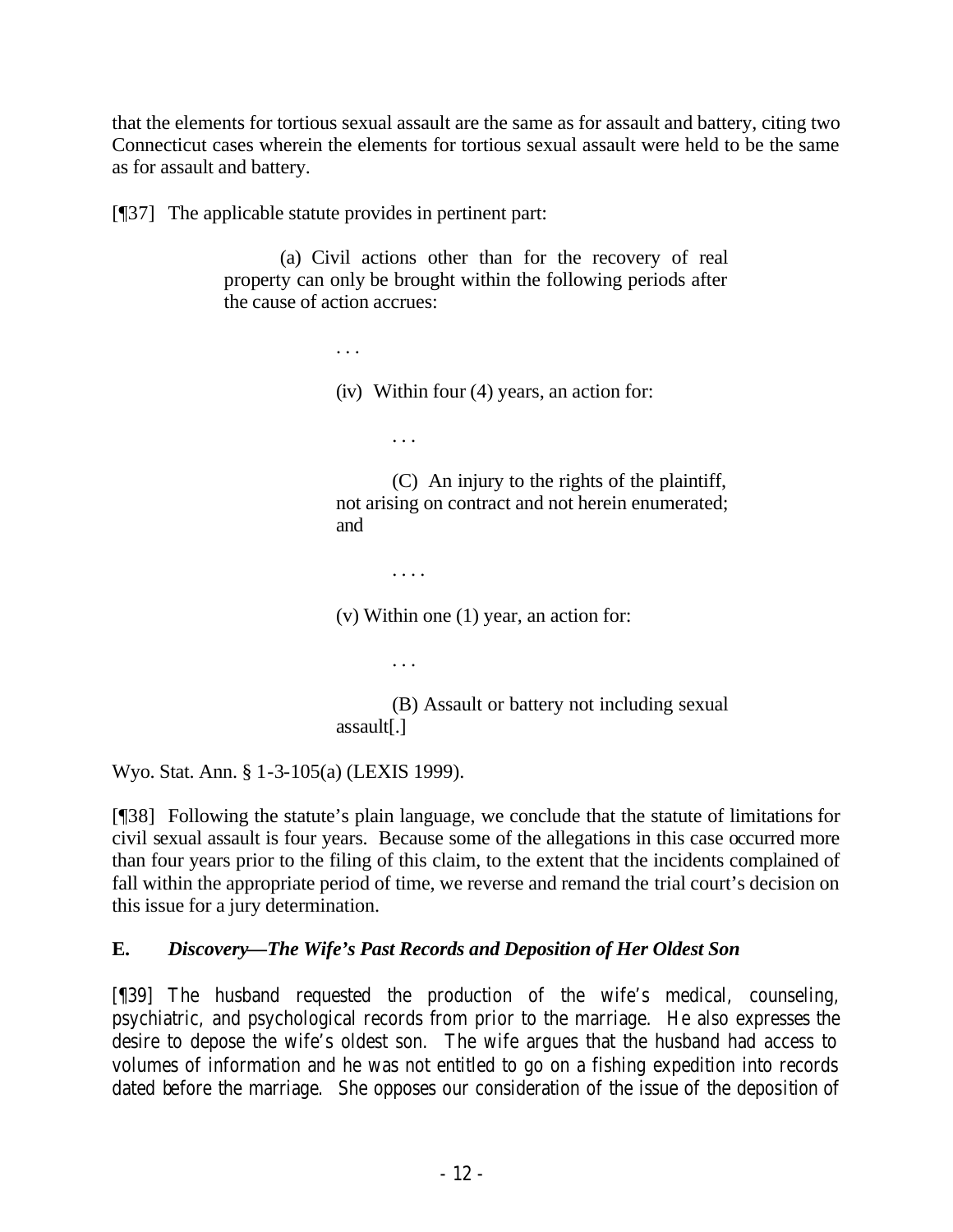her son because the husband did not bring this issue to the trial court's attention. She insists that, if the case is remanded and the husband wants to conduct a deposition of her son, issues associated therewith can be addressed by the trial court then.

[¶40] We agree with the wife that the trial court can address the issue of the requested deposition of her oldest son on remand. Regarding the past records issue, however, we side with the husband. Requests for depositions and for the production of documents are controlled by W.R.C.P. 26, which provides in pertinent part:

> (b) Discovery Scope and Limits. Unless otherwise limited by order of the court in accordance with these rules, the scope of discovery is as follows:

> > (1)(A) In General. Parties may obtain discovery regarding any matter, not privileged, which is relevant to the subject matter involved in the pending action, whether it relates to the claim or defense of the party seeking discovery or to the claim or defense of any other party, including the existence, description, nature, custody, condition and location of any books, documents, or other tangible things and the identity and location of persons having knowledge of any discoverable matter. It is not ground for objection that the information sought will be inadmissible at the trial if the information sought appears reasonably calculated to lead to the discovery of admissible evidence.

> > (B) Limitations. The frequency or extent of use of the discovery methods set forth in subdivision (a) may be limited by the court if it determines that: (i) the discovery sought is unreasonably cumulative or duplicative, or is obtainable from some other source that is more convenient, less burdensome, or less expensive; (ii) the party seeking discovery has had ample opportunity by discovery in the action to obtain the information sought; or (iii) the discovery is unduly burdensome or expensive, taking into account the needs of the case, the amount in controversy, limitations on the parties' resources, and the importance of the issues at stake in the litigation. The court may act upon its own initiative after reasonable notice or pursuant to a motion under subdivision (c).